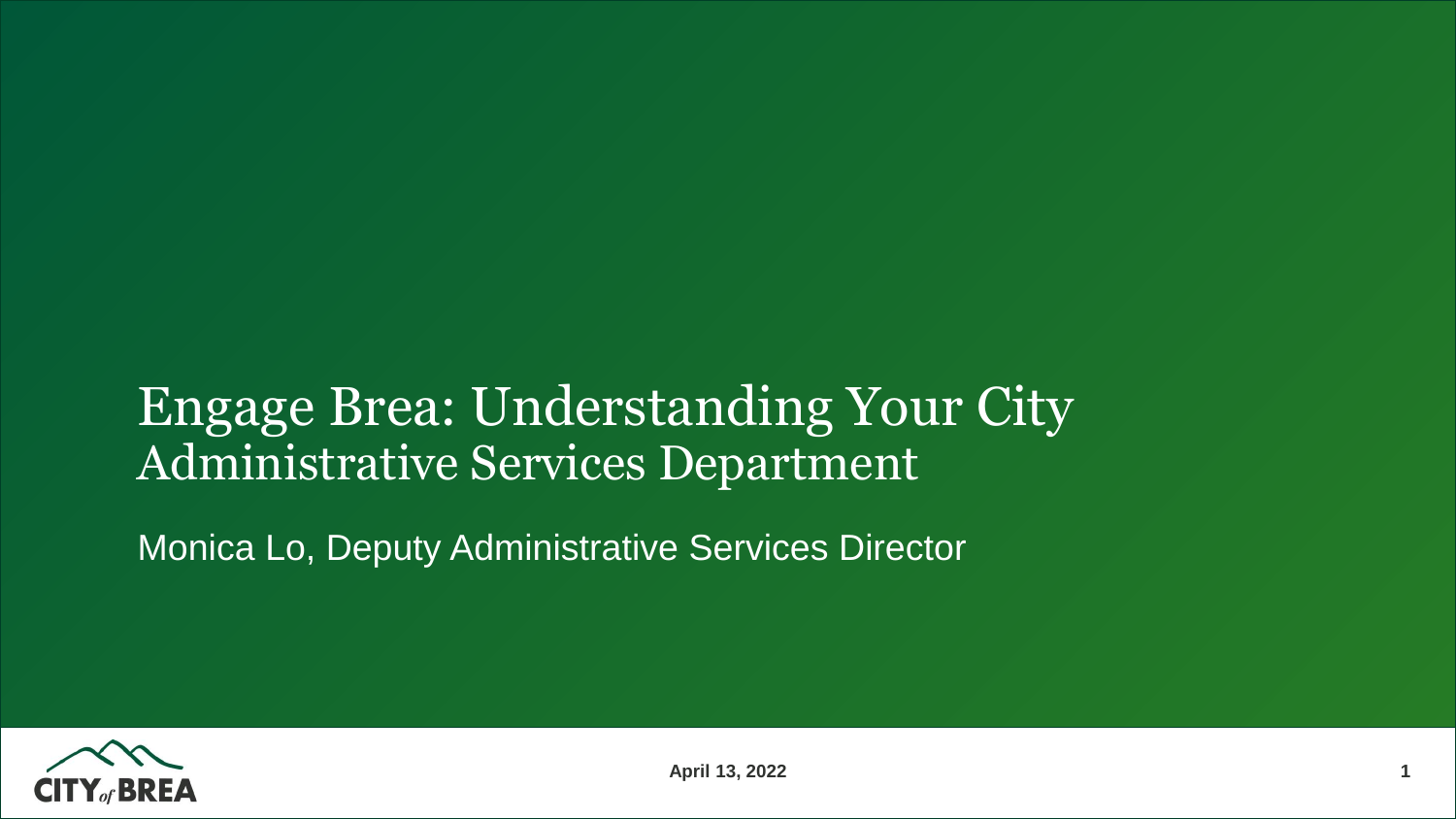



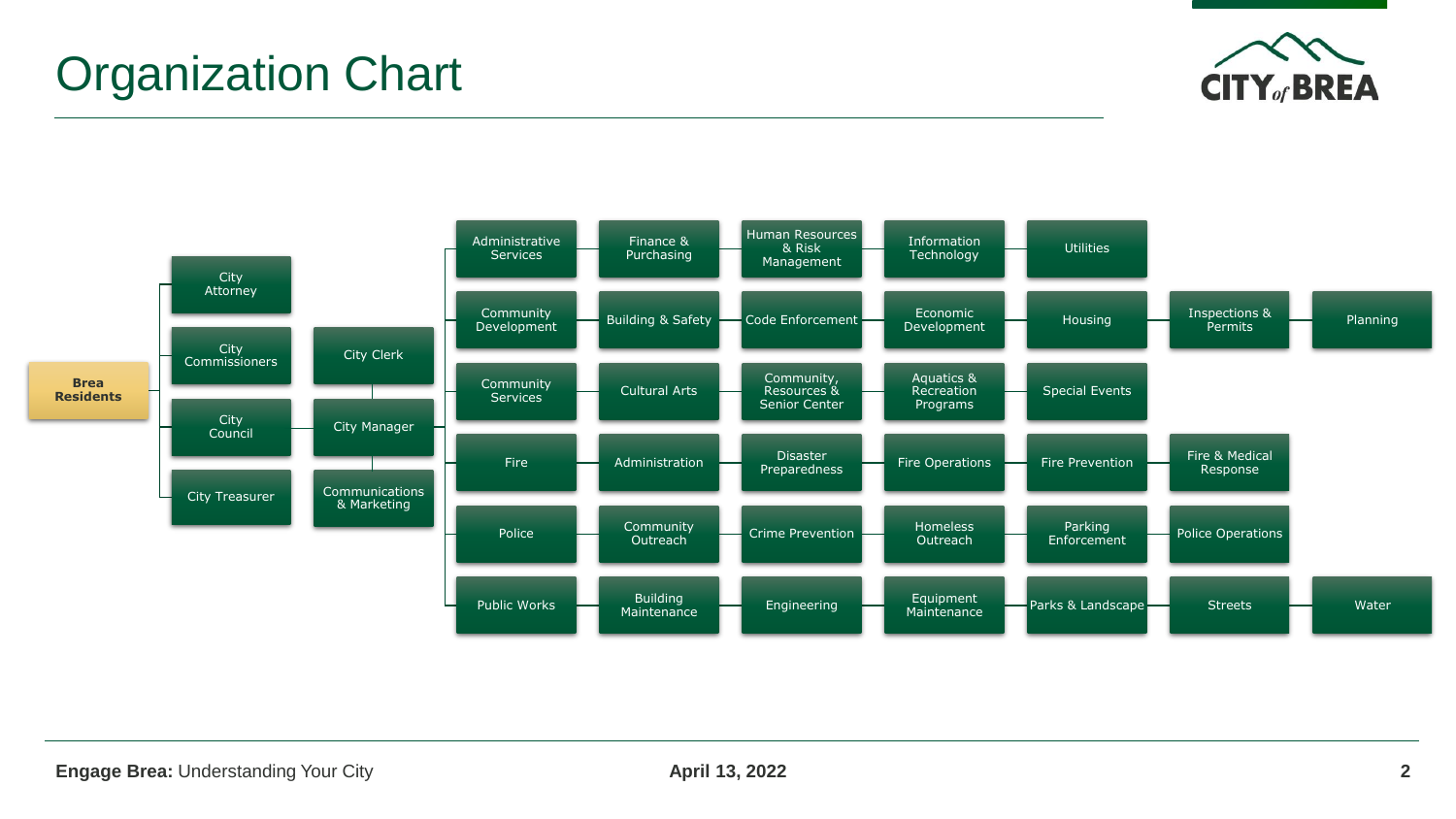

- 
- Overview of Administrative Services Department (ASD)
- Overview of City's General Fund Revenues
- Overview of City's General Fund Expenditures
- Department Committees
- Questions

Agenda

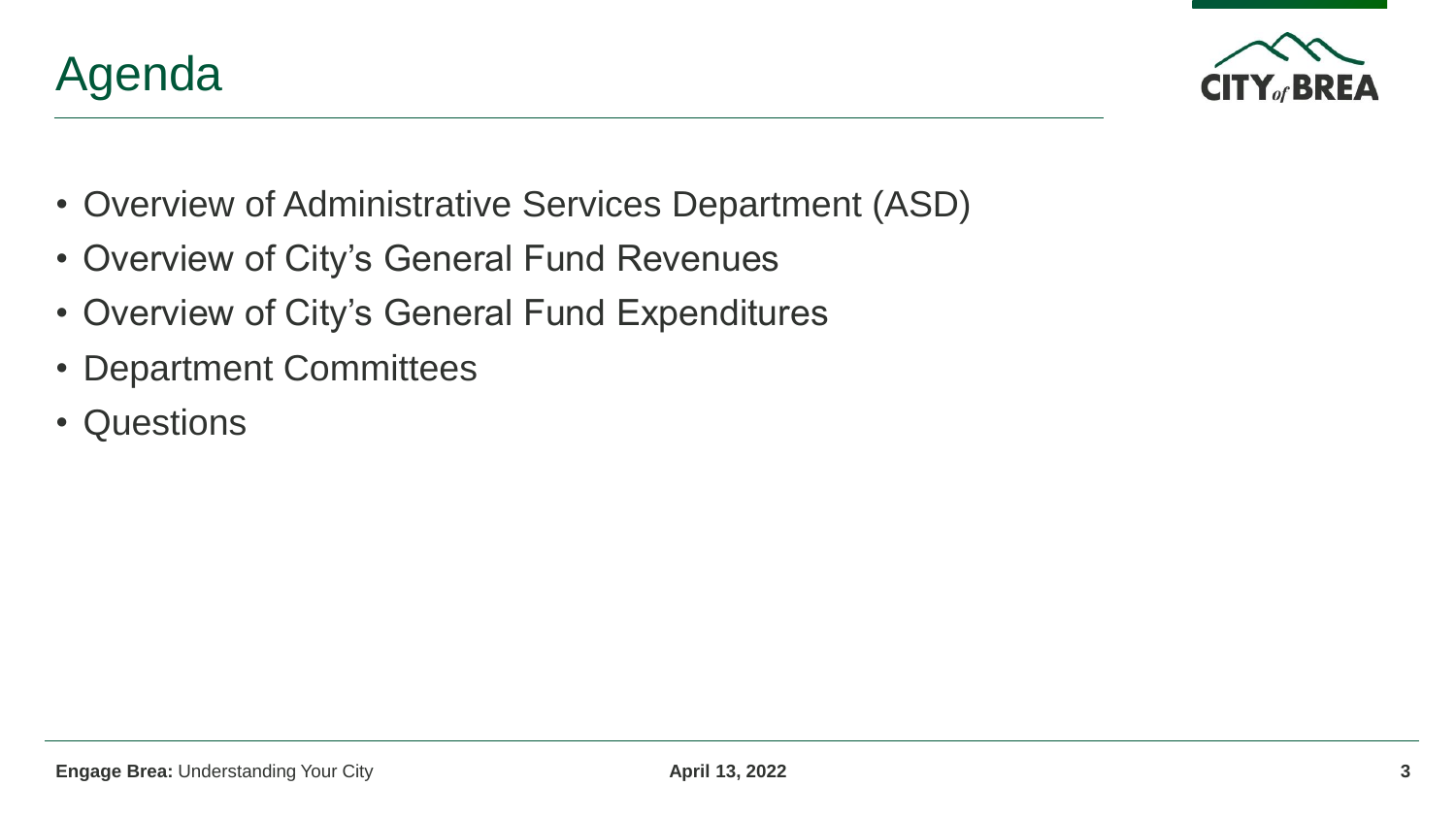# Administrative Services Department



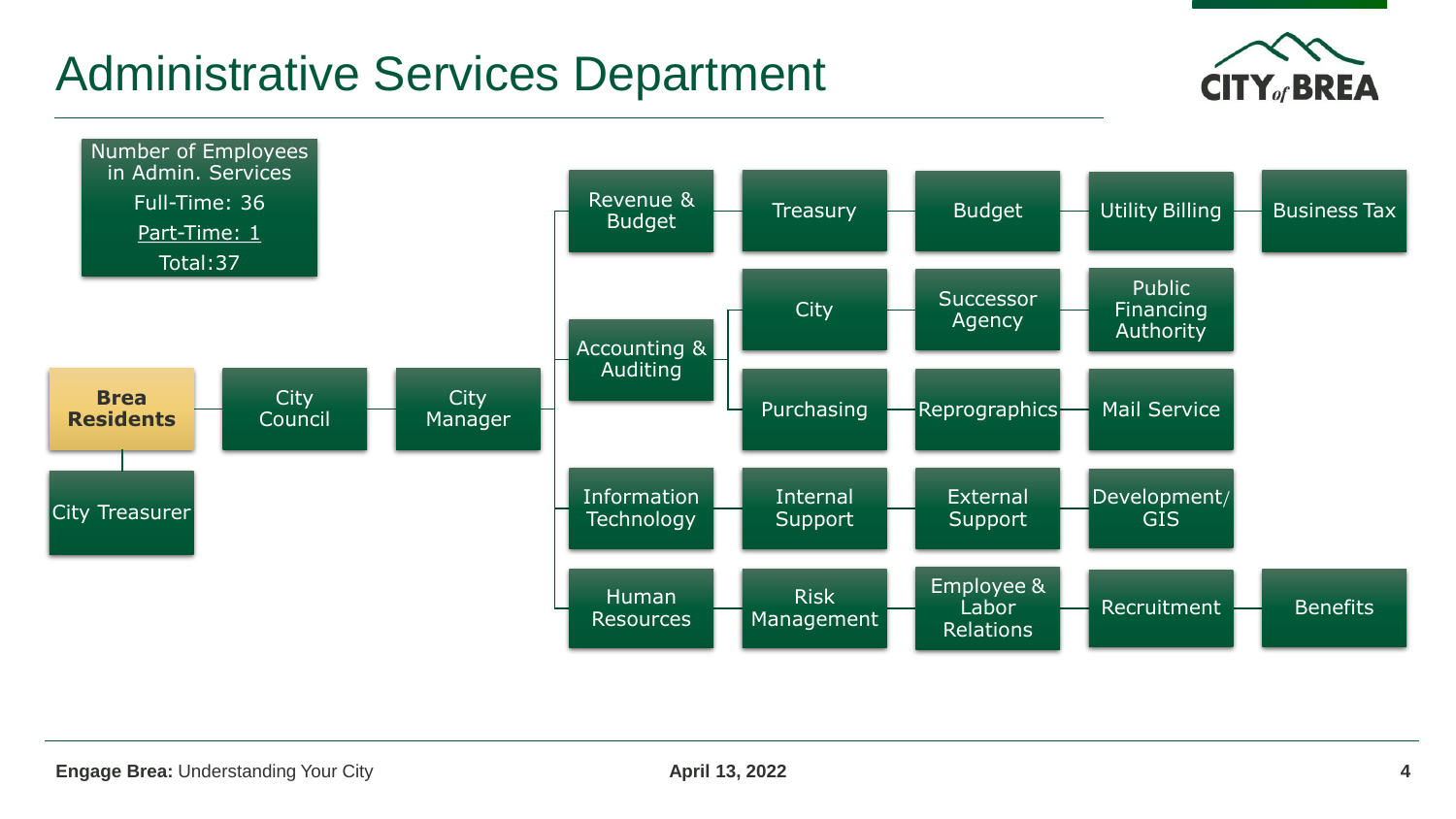# Overview of Administrative Services Department

**CO255** 

### Department is made up of four divisions:

- Accounting & Auditing
- Revenue & Budget
- Human Resources
- Information Technology





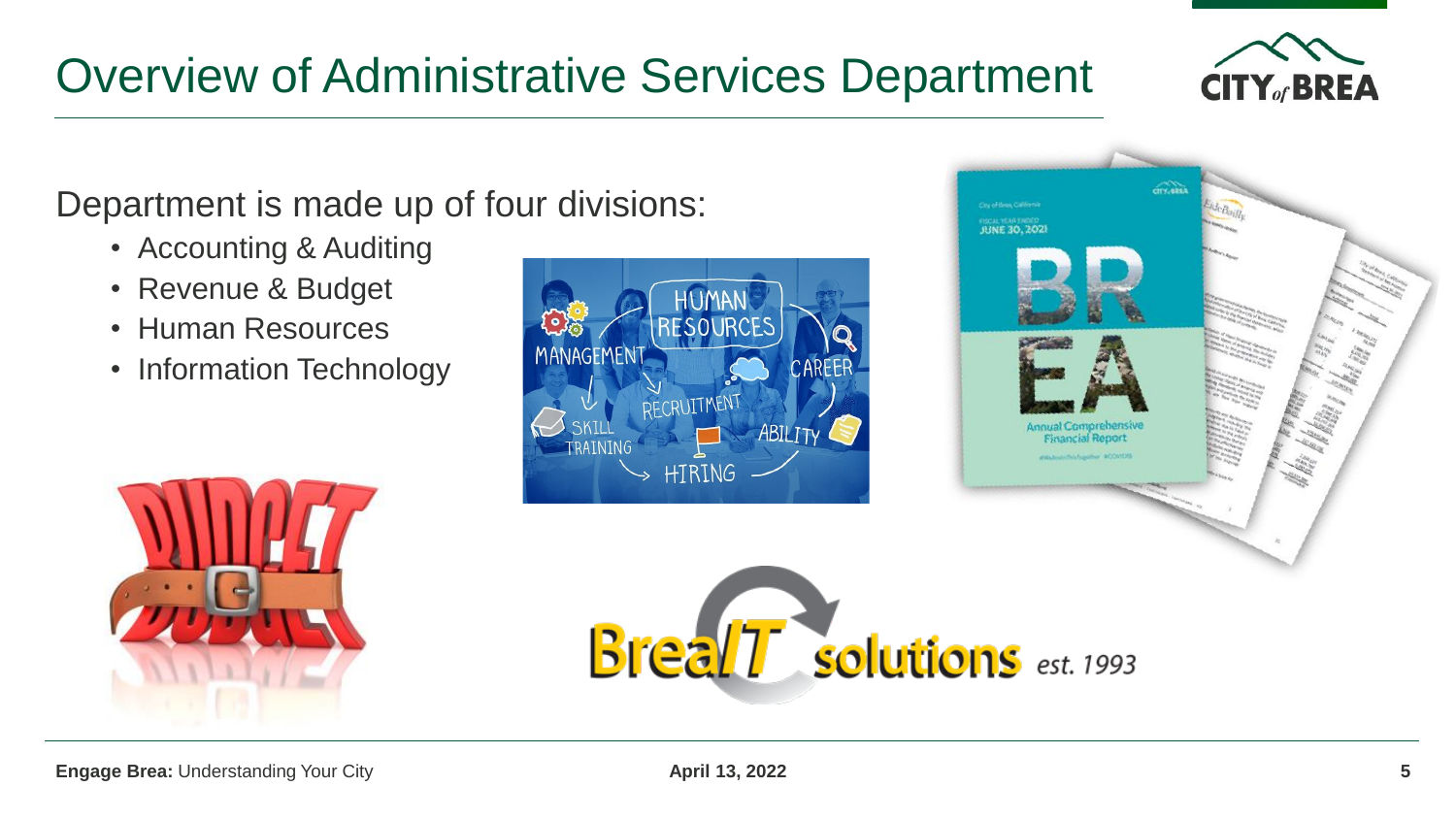# Accounting & Auditing Division

- Analyzes, prepares and manages accounting and financial statement duties:
	- For the City and its related entities
- Manages City's various audit engagements
- Responsible for disbursement of monies to both vendors and employees
- Maintains the City's inventory of all property
- Oversees purchasing responsibilities for supplies, materials, equipment and services for all City departments



Government Finance Officers Association

Certificate of Achievement for Excellence in Financial Reporting

Presented to

**City of Brea** California

For its Comprehensive Annual **Financial Report** For the Fiscal Year Ended

June 30, 2020

Christopher P. Morrill

**Executive Director/CEO**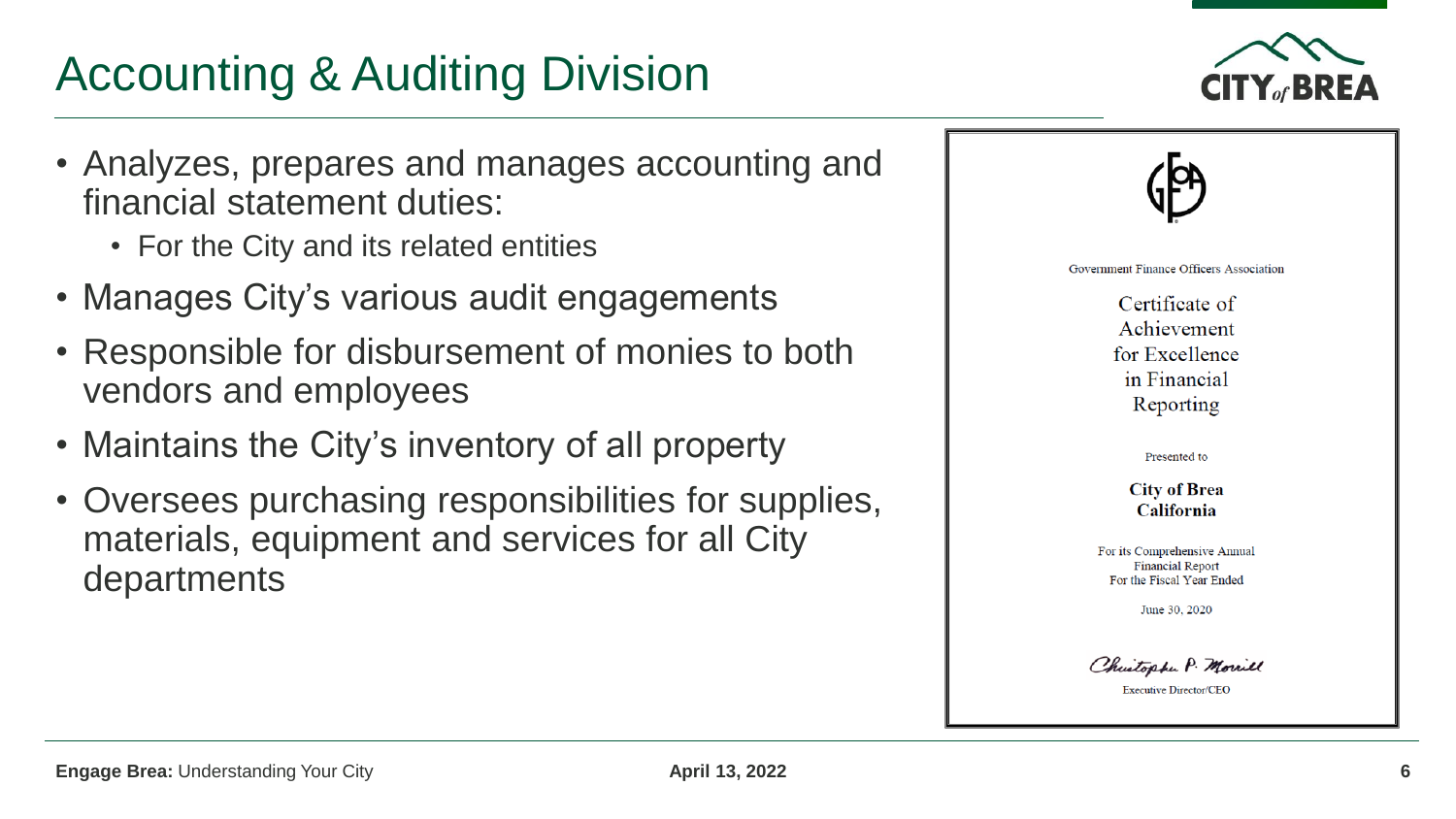**Engage Brea:** Understanding Your City

#### **7**

# Brea's Annual Budget Process:



# Revenue & Budget

# Oversee the City's:

- Investment and banking activities
- Cashiering and business license functions
- Utility billing operations
- Accounts receivable



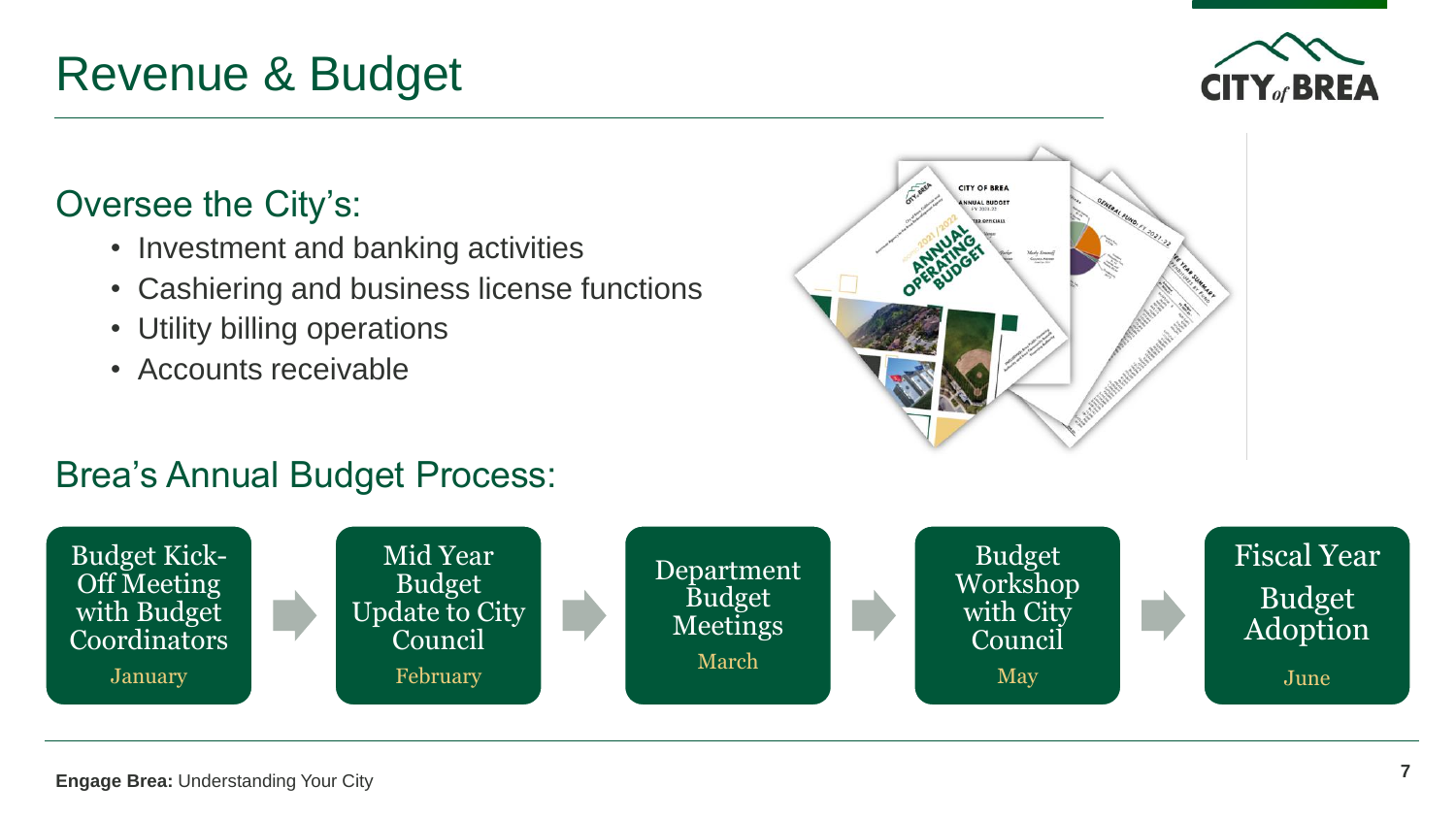

Human Resources

- Provides technical and legal support to all City departments related to personnel and employment matters
- Handles recruitment and application processes for all City employees and volunteers
- Provides critical support for labor relations, employee benefits, employee assistance programs and employee development opportunities
- Manages the organizational impacts of the COVID-19 pandemic
- City currently has 432 employees

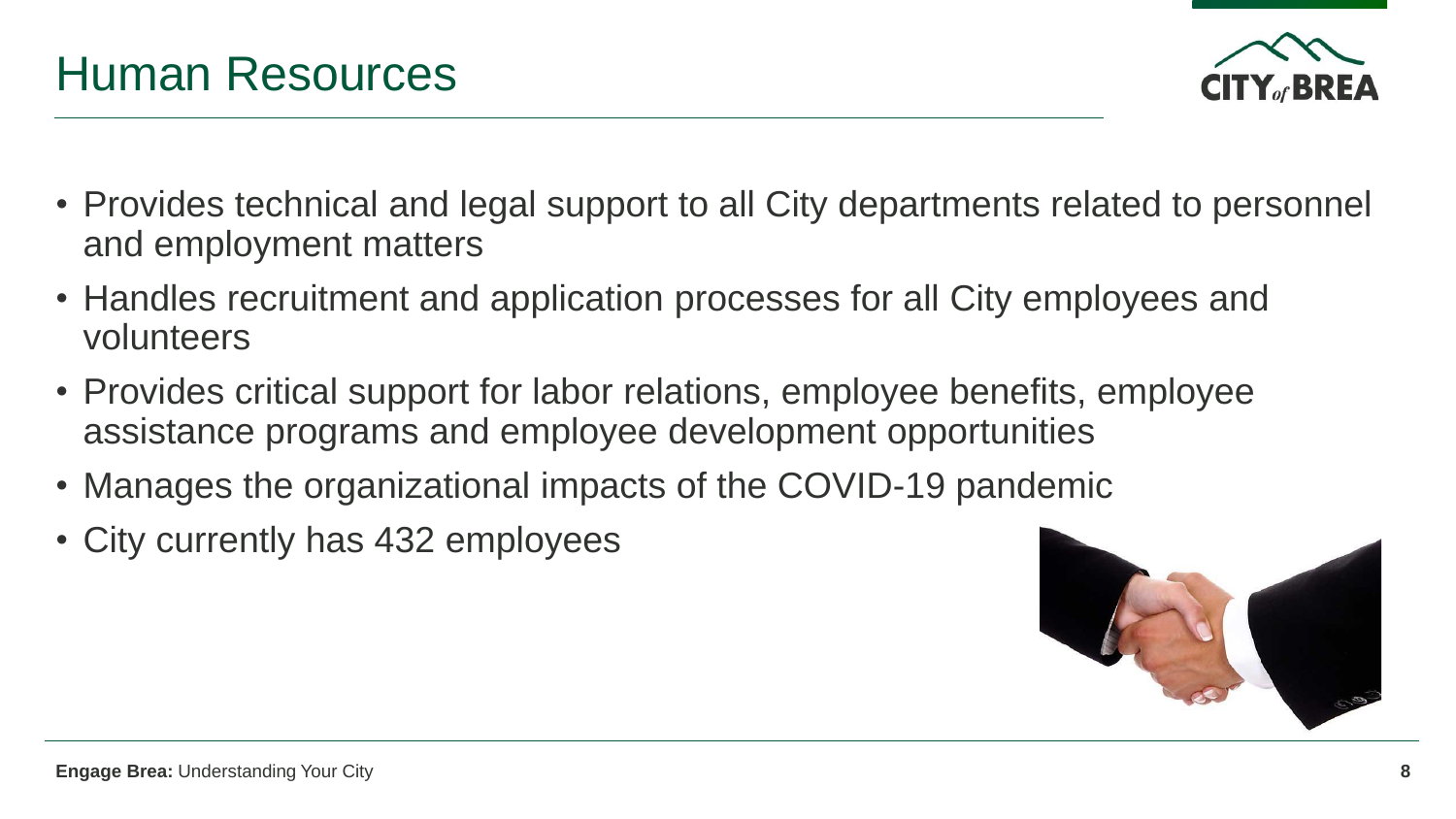Information Technology

- Support for hardware and software applications
- Network and Enterprise Systems Maintenance
- Business Continuity and Redundancy Measures

### Provides contract services to outside agencies

• Ten (10) Agencies









**Strategic Plan on Technology**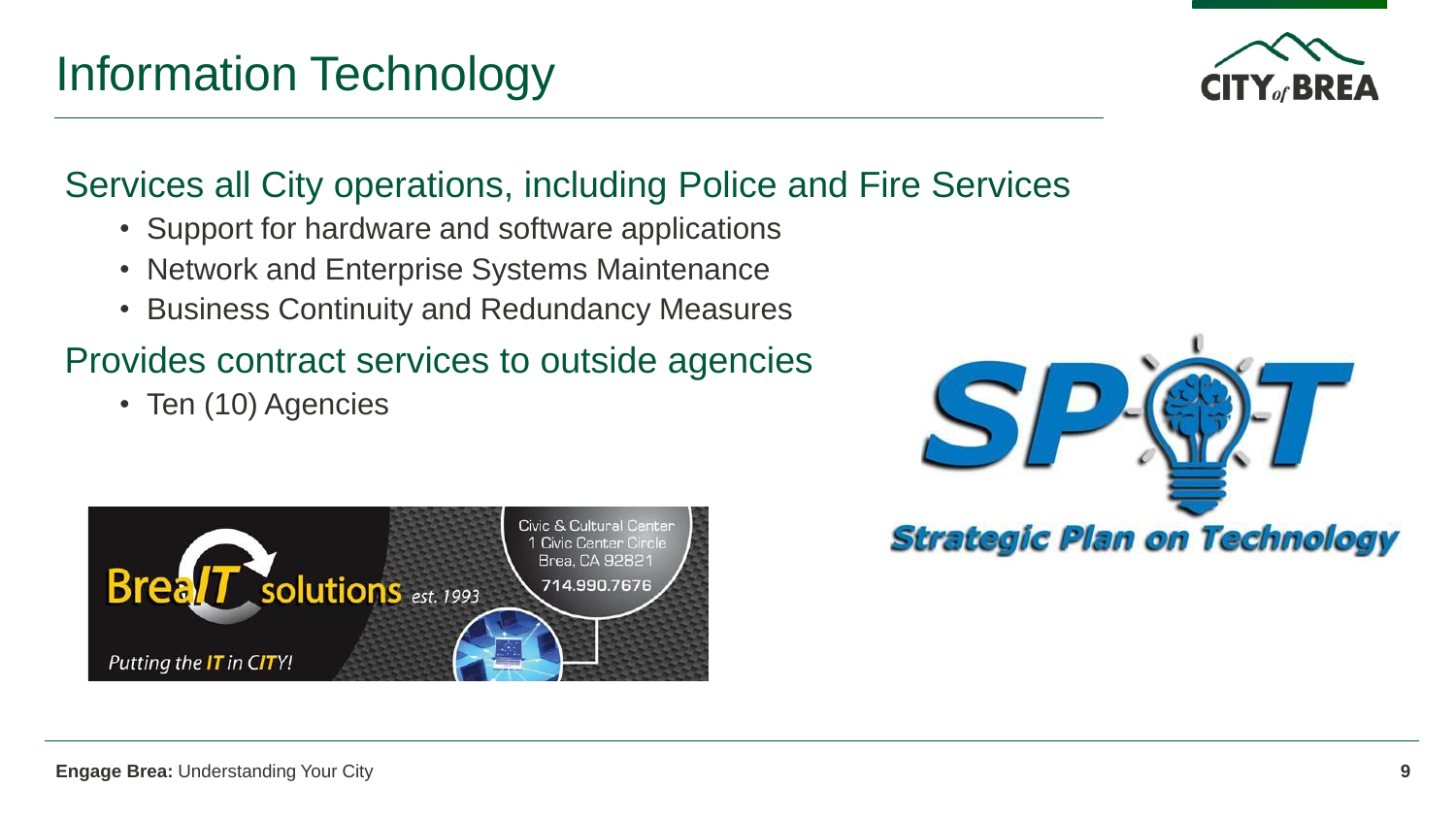## Overview of General Fund Revenues



#### FY 2021-22 Revenues - In \$ Millions



Total: \$60,166,079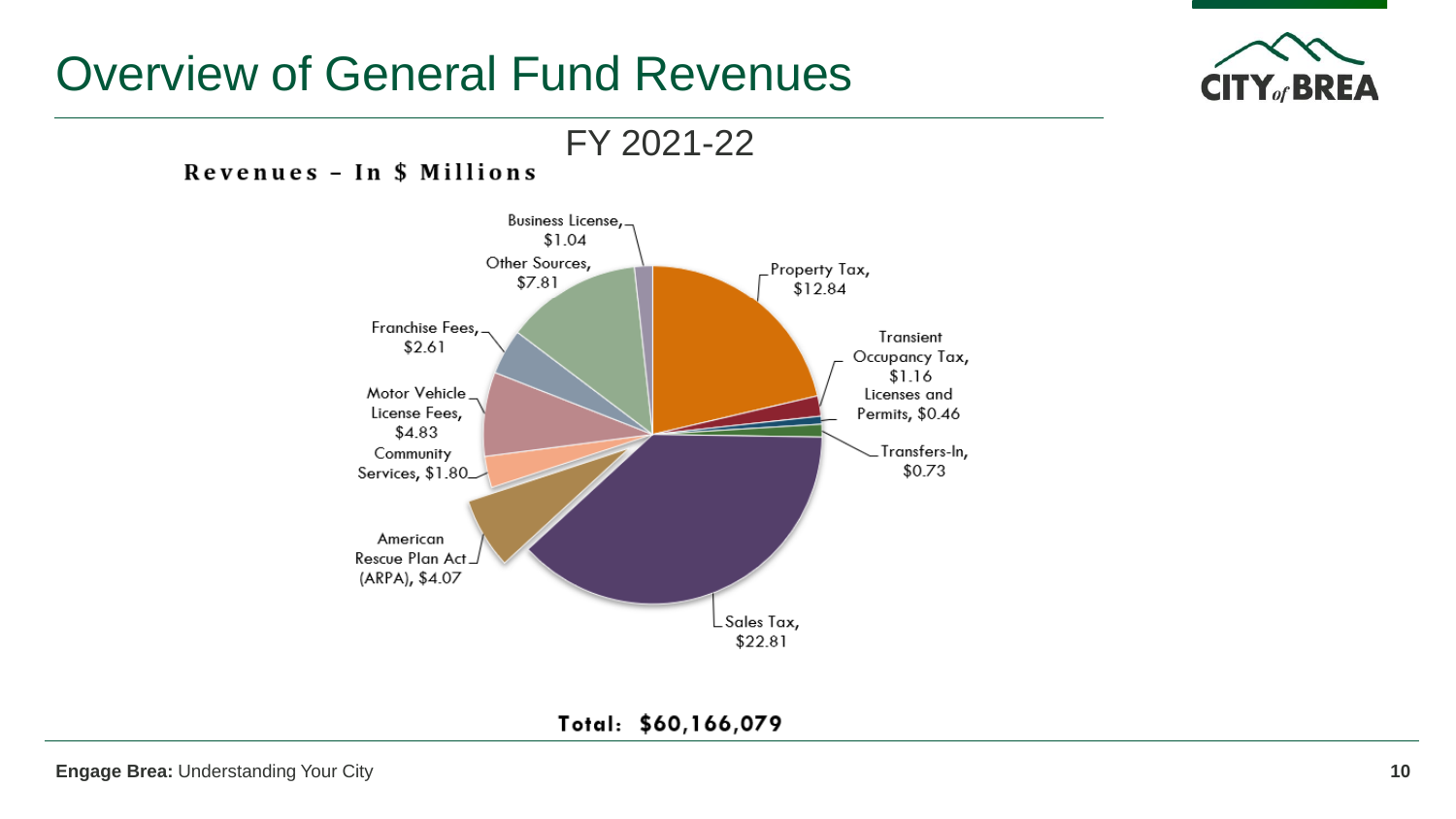## Overview of General Fund Expenditures



FY 2021-22

#### Expenditures - In \$ Millions



Total: \$59,138,079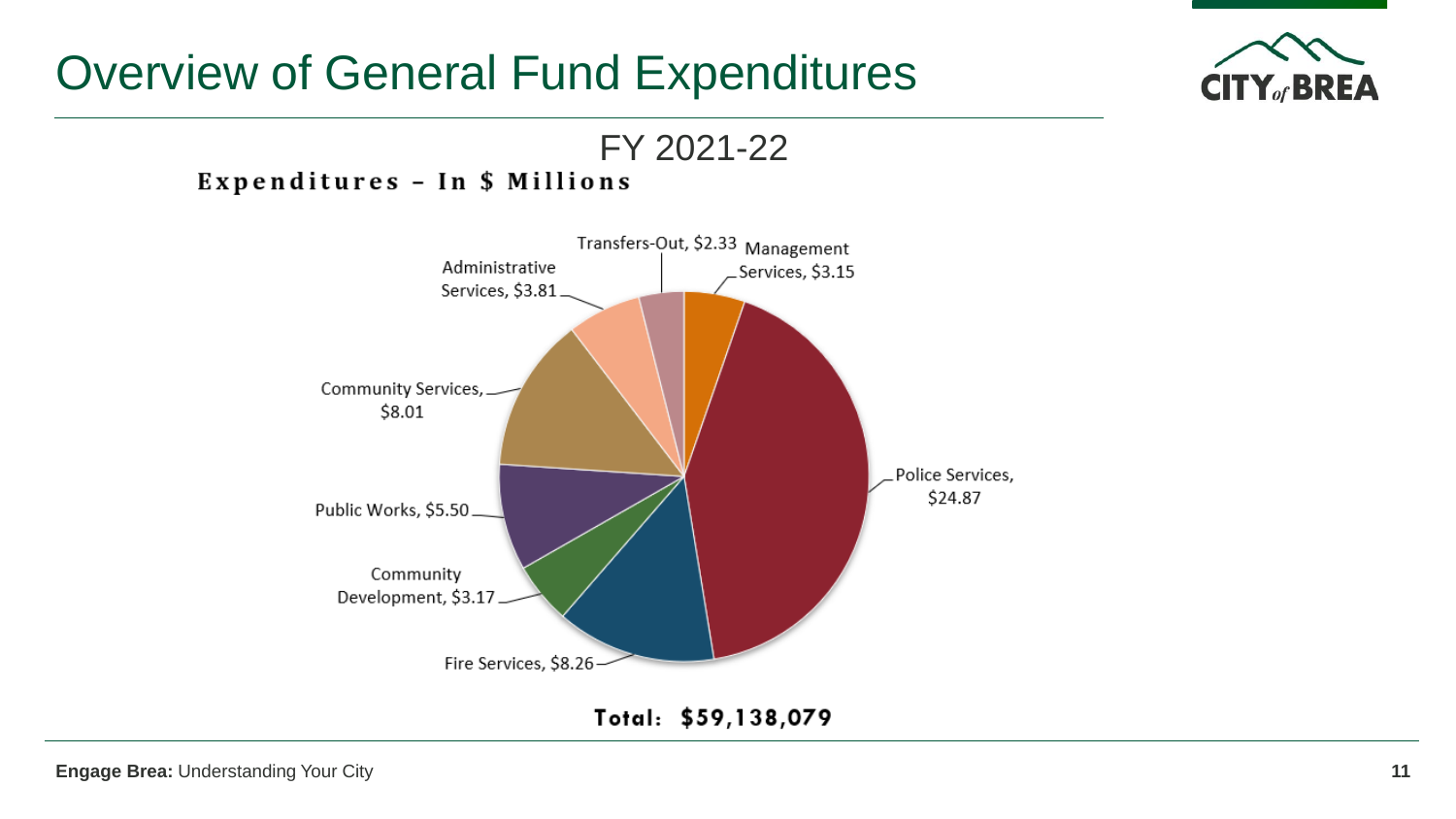



#### Administrative Services Department manages the following committees:

- Investment Advisory Committee
	- Provides oversight of City's prudent investing practices
	- Meets quarterly on the 4<sup>th</sup> Monday of January, April, July and October
	- Consists of seven (7) members:

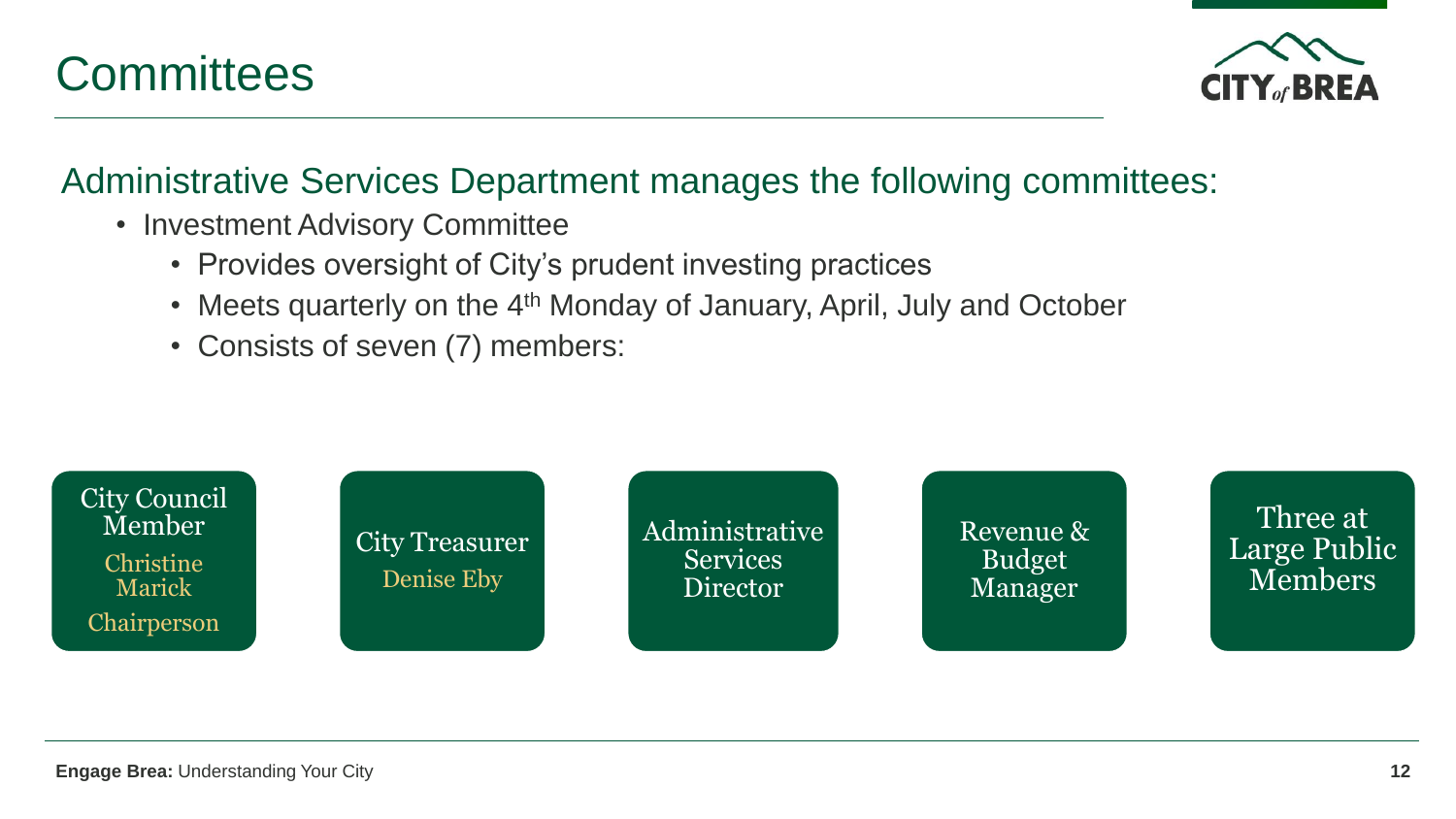## Committees (Continued)

### Finance Committee

- Reviews City Council agenda items that have a financial impact & makes a recommendation to City Council for action
- Meets twice a month on Tuesdays prior to City Council meetings
- While public members are not able to participate as members, the public is welcome to participate and provide comments by Zoom
- Consists of five (5) members: